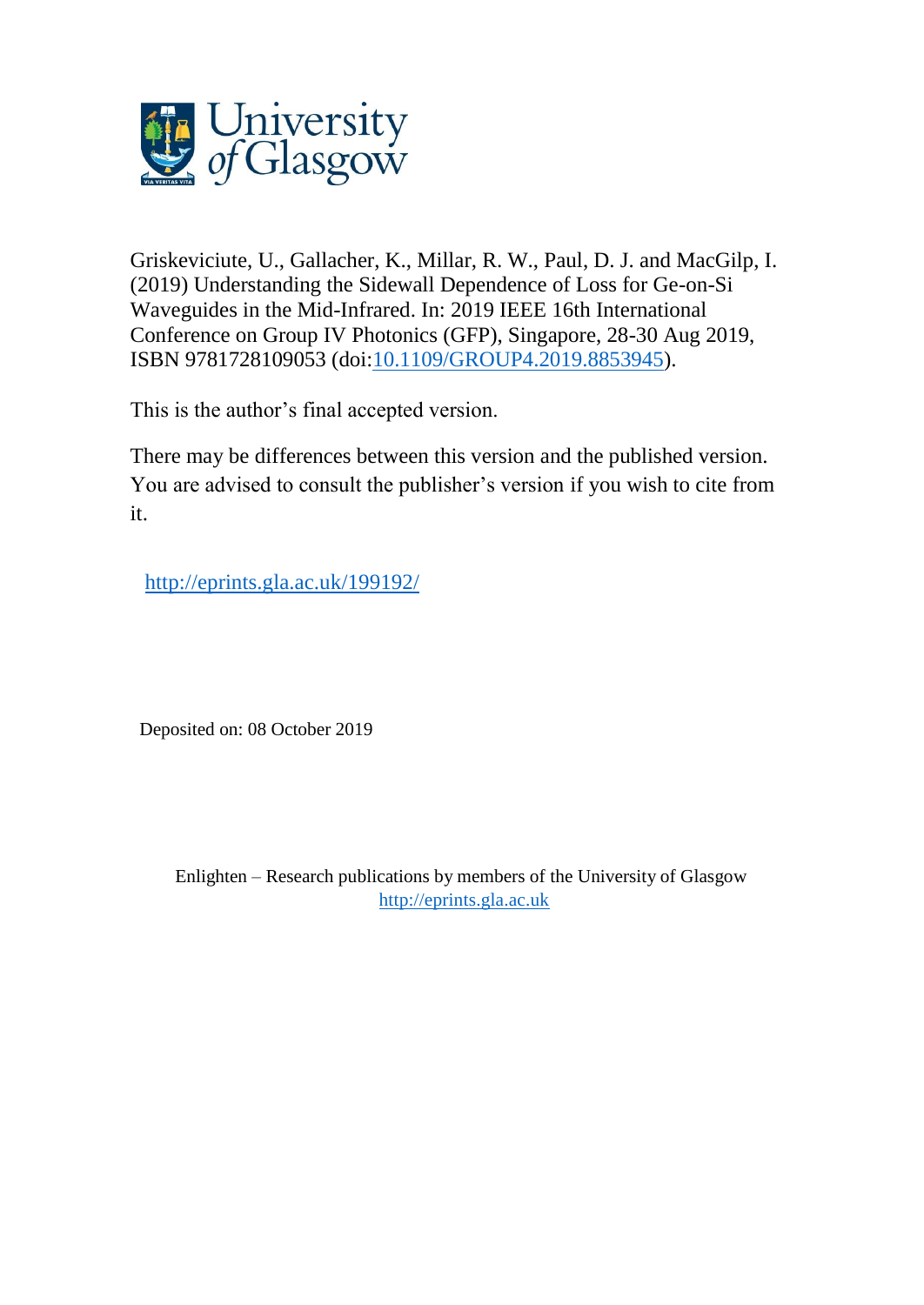# Mid-infrared Ge-on-Si waveguide propagation loss correlation to measured sidewall roughness

Ugnė Griškevičiūtė, Kevin Gallacher, Ross W. Millar and Douglas J. Paul

School of Engineering, University of Glasgow, Rankine Building, Oakfield Avenue, Glasgow G12 8LT, U.K.

*Abstract*—Measurements of sidewall roughness by atomic force microscopy has been used to understand the waveguides losses of Ge-on-Si mid-infrared rib waveguides. Simulations indicate the measured roughness is well below values corresponding to the measured losses indicating sidewall roughness scattering is not the dominant loss mechanism.

*Index Terms*—mid-infrared, photonics

#### I. INTRODUCTION

The mid-infrared (MIR) spectral region is of significant interest for establishing on-chip spectroscopy for environmental monitoring, healthcare and security applications. In particular wavelengths between 6.7 and 20  $\mu$ m are important as the unique molecular vibration modes enable a label free sensing platform [1]. Ge-on-Si has been suggested as a platform for sensing in this region, due the Ge transparency up to 15  $\mu$ m, and its compatibility with Si growth and fabrication processes. The maximum sensitivity of an optical sensing platform depends on the propagation losses in the passive sensing elements (micro-ring resonator, waveguides etc.), as ideally the only source of optical loss would be the analyte. Understanding and minimising these optical losses is therefore crucial to developing highly sensitive sensing systems. There have been a number of demonstrations of MIR waveguides using Ge and Ge rich SiGe waveguides [2], [3]. The source of the losses at MIR wavelengths in such waveguides are unclear, and are often attributed to defects at heterointerfaces, as well as sidewall scattering. Previously, we attributed the residual loss in Ge-on-Si waveguides to the sidewall roughness created by the etching process [4], in part due to the wavelength dependence of the loss. Here, we experimentally investigate the sidewall roughness dependence of the optical loss, by using a novel atomic force microscope (AFM) technique to directly measure the sidewall of Ge-on-Si waveguides with two different levels of root mean squared (rms) roughness resulting from different etch processes. The results indicate there is the potential for unconsidered loss mechanisms in MIR waveguides that could be limiting the ultimate performance of optical sensing systems.

# II. DESIGN AND FABRICATION

Ge epitaxial layers of 2  $\mu$ m thickness were grown on 150 mm (100) Czochralski (Cz) Si substrates, by reduced pressure plasma enhanced chemical vapor deposition. The two temperature growth technique was used to grow the Ge epi-layers [5], and subsequently cyclically annealed at 800 ◦C to reduce



Fig. 1. The waveguide propagation losses measured using the Fabry-Perot technique, in transverse magnetic polarization.

the threading dislocation density (TDD) to  $< 1 \times 10^{7}$  (cm<sup>-2</sup>) at the top plane. Ge waveguides were patterned by electronbeam lithography, using hydrogen silsesquioxane (HSQ) resist. Two samples were etched 1  $\mu$ m in depth by using different gas flow ratios of  $SF_6/C_4F_8$  recipes [6] to form rib waveguide structures with varying sidewall roughness. Waveguide widths of 6  $\mu$ m were chosen to ensure the cut-off wavelength is beyond that of the longest wavelength in the measurement range. Residual HSQ was removed in dilute hydrofluoric acid, and subsequently the chip was diced and polished to form optical facets. A quantum cascade laser (QCL) system was used to characterize the waveguides in the wavelength range from 7.5 to 11  $\mu$ m [4]. The waveguide losses were measured using the Fabry-Perot technique [7] in transverse magnetic (TM) polarization. Figure 1 presents the losses for two sets of waveguides with different sidewall roughness. For both sets of measurements a clear peak at around 9  $\mu$ m can be observed that is caused by the interstitial oxygen, which is commonly observed in Cz grown Si [4]. Clearly, there is a significant dependency of the etch roughness on the propagation losses as the rougher etch was measured to have ∼2 dB/cm higher losses across the wavelengths measured.

Following the propagation loss measurements a Bruker Dimension Icon atomic force microscope (AFM) was used to characterize the sidewall profiles of the waveguides. To do